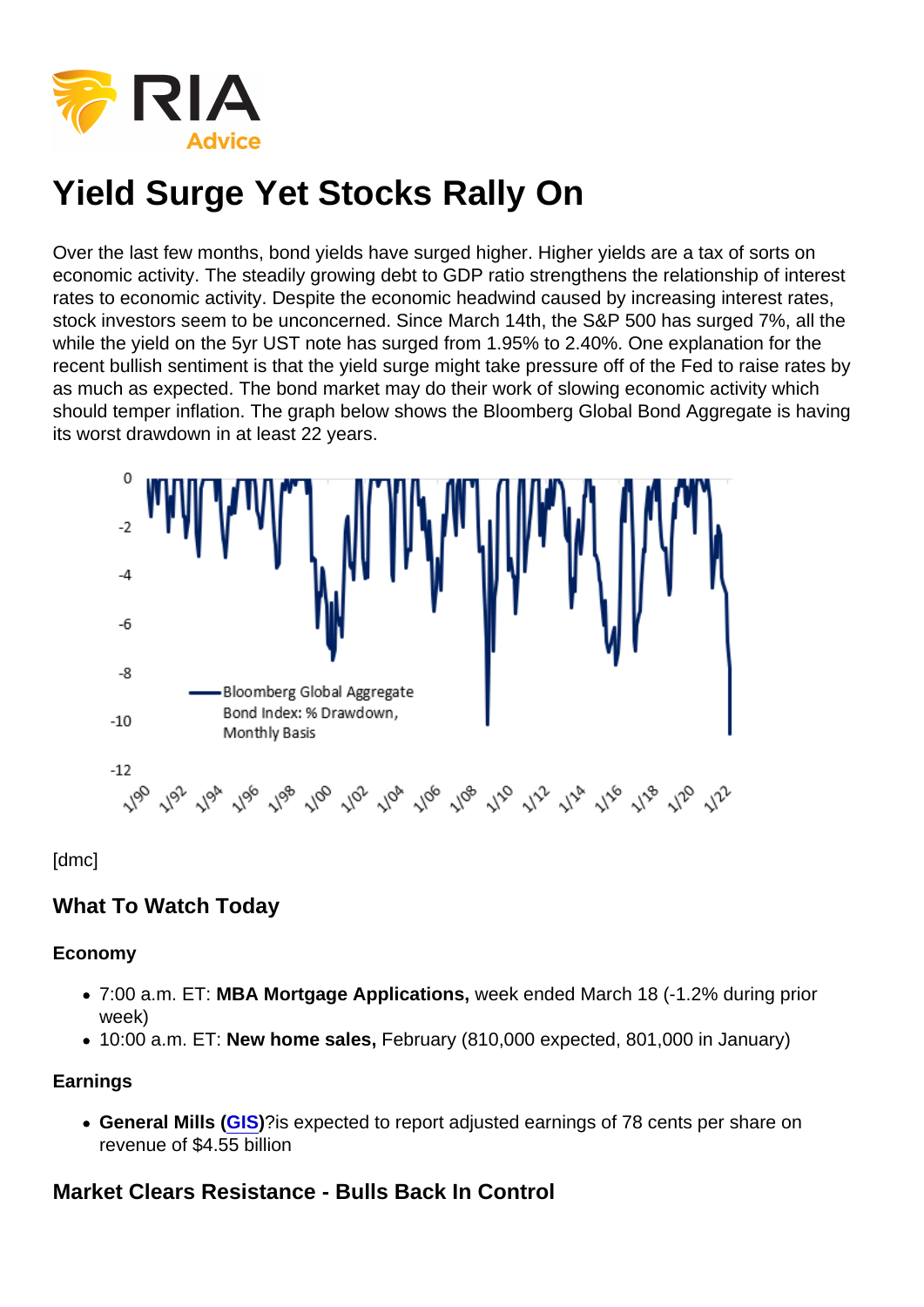On Tuesday, the bulls regained control of the narrative despite a yield surge, Russia/Ukraine war, and a more aggressive Fed. Such is not surprising given the excessive negative sentiment seen lately in both retail and professional investors. As we noted previously, a positive month in March would not be surprising given the very rough start to the new year. For now, it's "rally on Garth," but with markets now back to extremely overbought levels, we will be looking to rebalance risks here soon.

[Charts courtesy of SimpleVisor.com](http://www.simplevisor.com)

## Who to Blame for Higher Energy Prices

The graph below from the European Central Bank (ECB) decomposes the percentage change in the oil price into three categories: Economic activity, Supply, and Risk. The takeaway appears that economic normalization is no longer a significant driver of the recent surge in oil prices. Instead, we should blame the Russian invasion and global environmental policies that dissuade investment and exploration into new oil sources.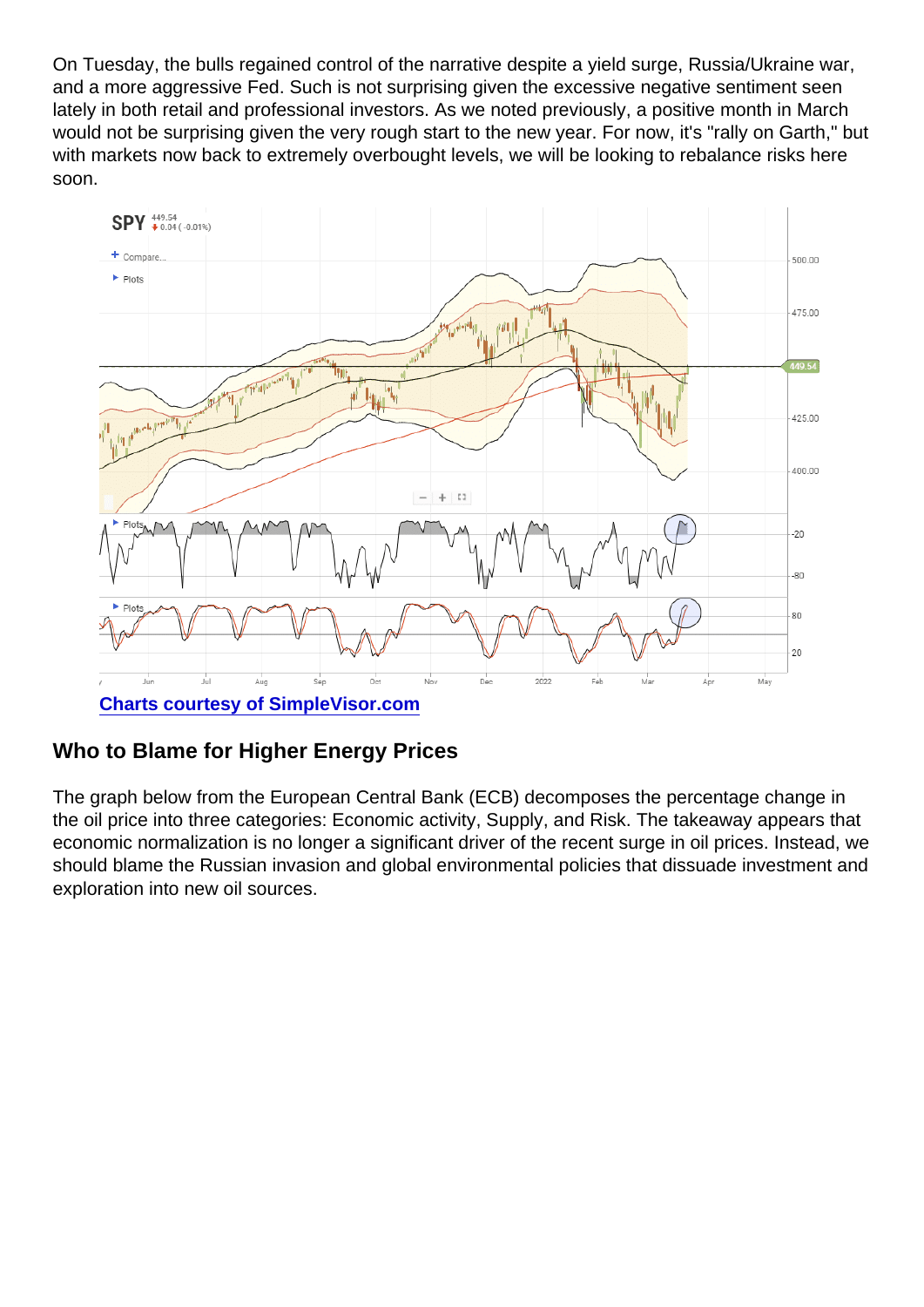## Mortgage Rates Are Rising Rapidly

As we show below, mortgage rates have been increasing with U.S. Treasury yields. Since January 1st, as denoted by the red line, mortgage rates have risen by 1.34%. Housing is an integral part of the economy; thus higher mortgage rates will detract from economic activity. Each 1% increase in the 30yr mortgage rate has an approximate 8% impact on buyer affordability. The 1.34% increase over the last three months means homebuyers can afford almost 11% less house unless they are willing to have a higher mortgage payment. The second graph shows how much house one can afford, assuming a \$3,000 monthly payment. Since mortgage rates bottomed in late 2020, affordability based on a \$3,000 mortgage fell from \$750k to \$600k.

Currently, the inventory of homes is at record low levels. As a result, higher mortgage rates are not materially affecting prices. However, the combination of higher rates and expected increases in inventory has the potential to push home prices lower. While declining home prices is indeed a rarity, it should be expected later this year.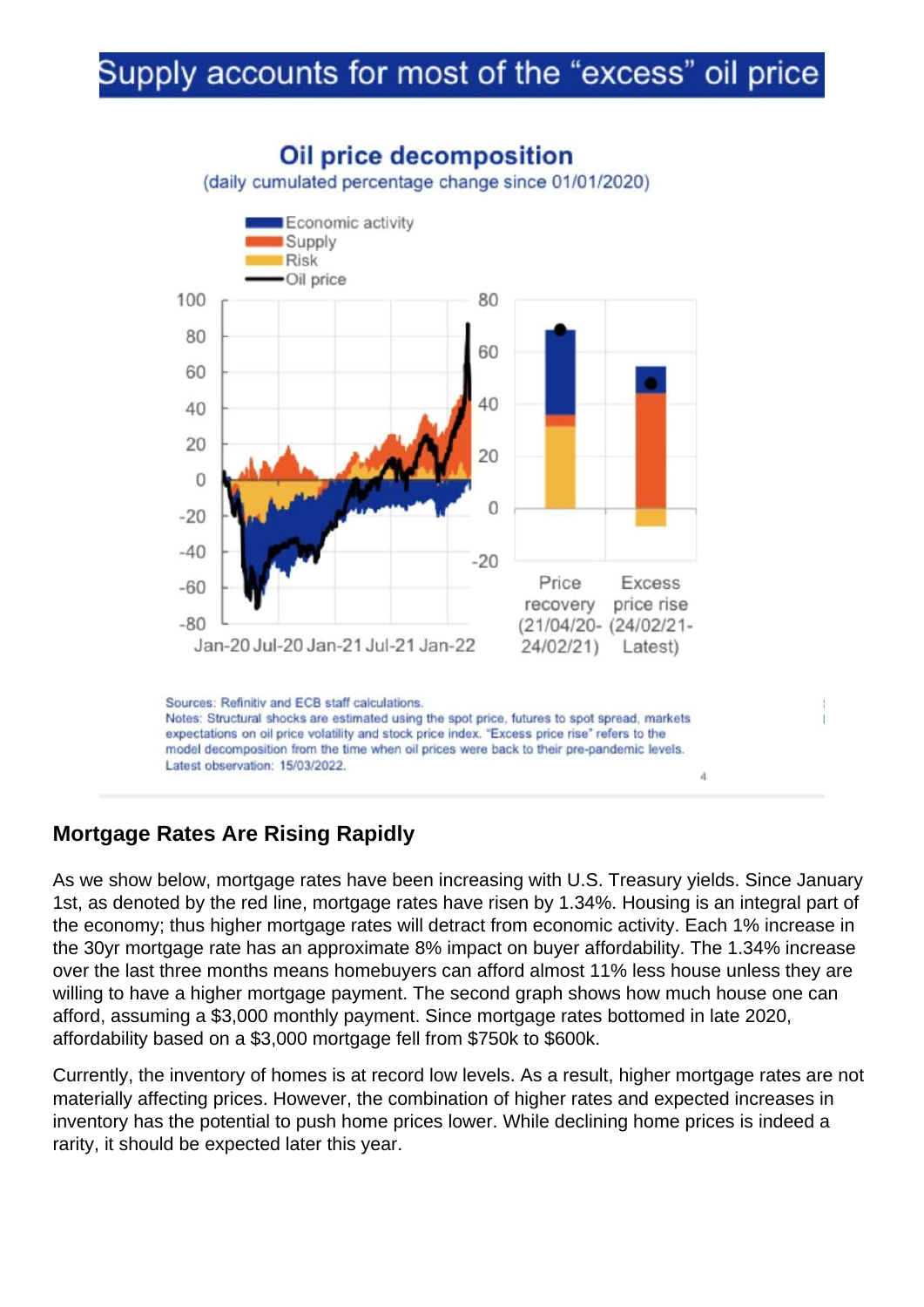## A Tech Bust Beneath The Surface

Well-followed tech, high growth stocks and ETFs, and related indexes are down significantly in the last year. At the same time, the NASDAQ has held up well. The first two graphs below show ARKK (Disruptive Technology ETF) and Hong Kong's Hang Seng Tech Index display a classic boom-bust pattern. In both cases, the similarities to the Tech boom-bust of the late 90s and early 2000s look eerily similar. The third graph charts a handful of stocks that were wildly popular and often called meme stocks during the pandemic boom. Between the onset of the pandemic and their respective highs, each of the selected stocks was up at least 200%. Like ARKK and the Hang Seng, these stocks and many others not shown have followed the same pattern as the Nasdaq circa 1997- 2003.

Despite the massive losses in some constituents, the NASDAQ and broader S&P 500 show little similarity. Since January 2020, the NASDAQ has been up 66%, albeit 25% below its late 2021 peak. The S&P 500 is up 38% over the same period. Simply, the major indexes are hiding the